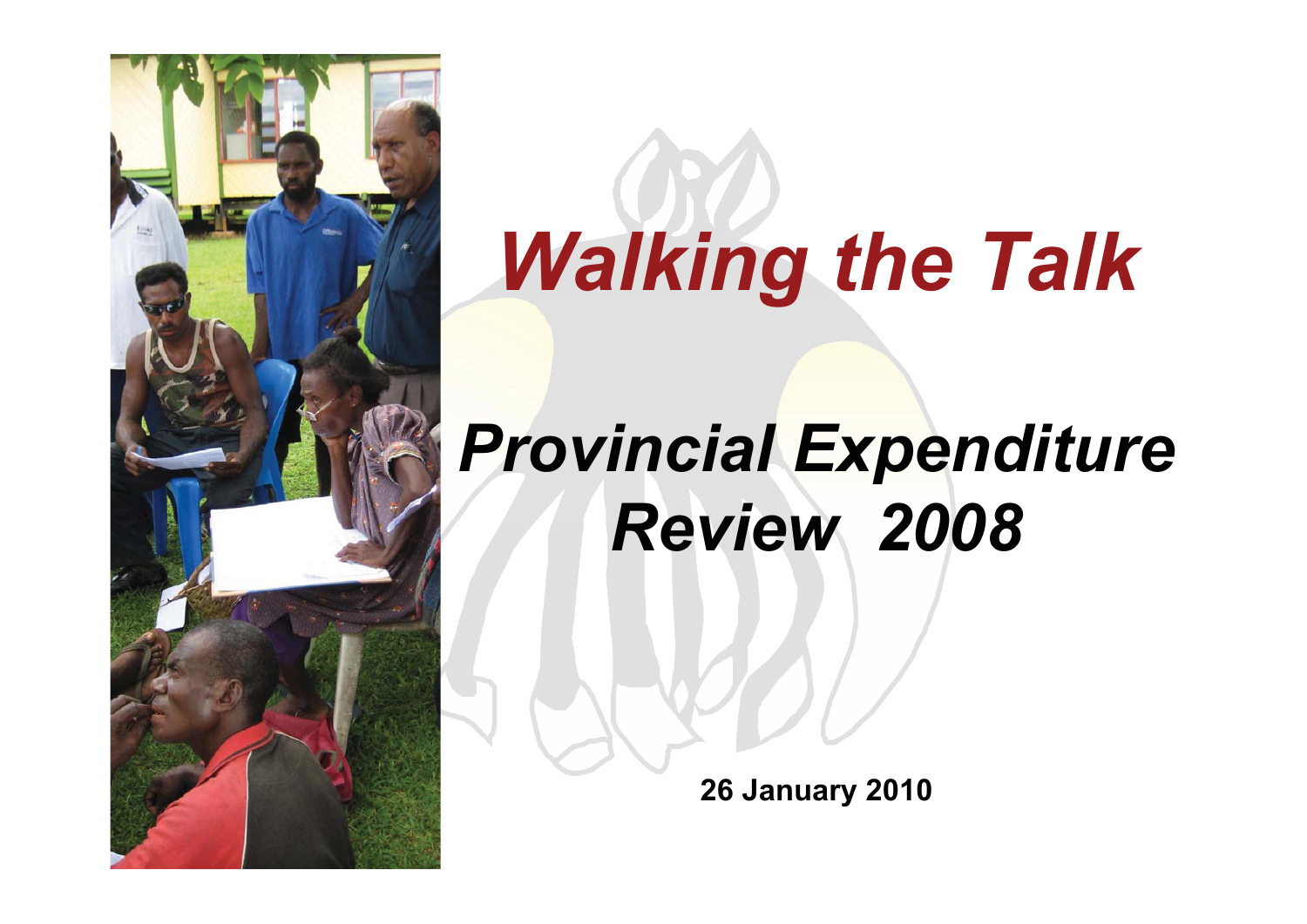# *Outline*

- 'Walking the Talk' monitors the 'Reform of
- Intergovernmental Financing Arrangements' (RIGFA)
- > What are the overall levels of revenue available to provincial governments ?
- $\triangleright$  In detail what was the provincial spending for 2008 overall and sector specific
- **► The PER Scorecard**
- > How can we better walk the talk on service delivery?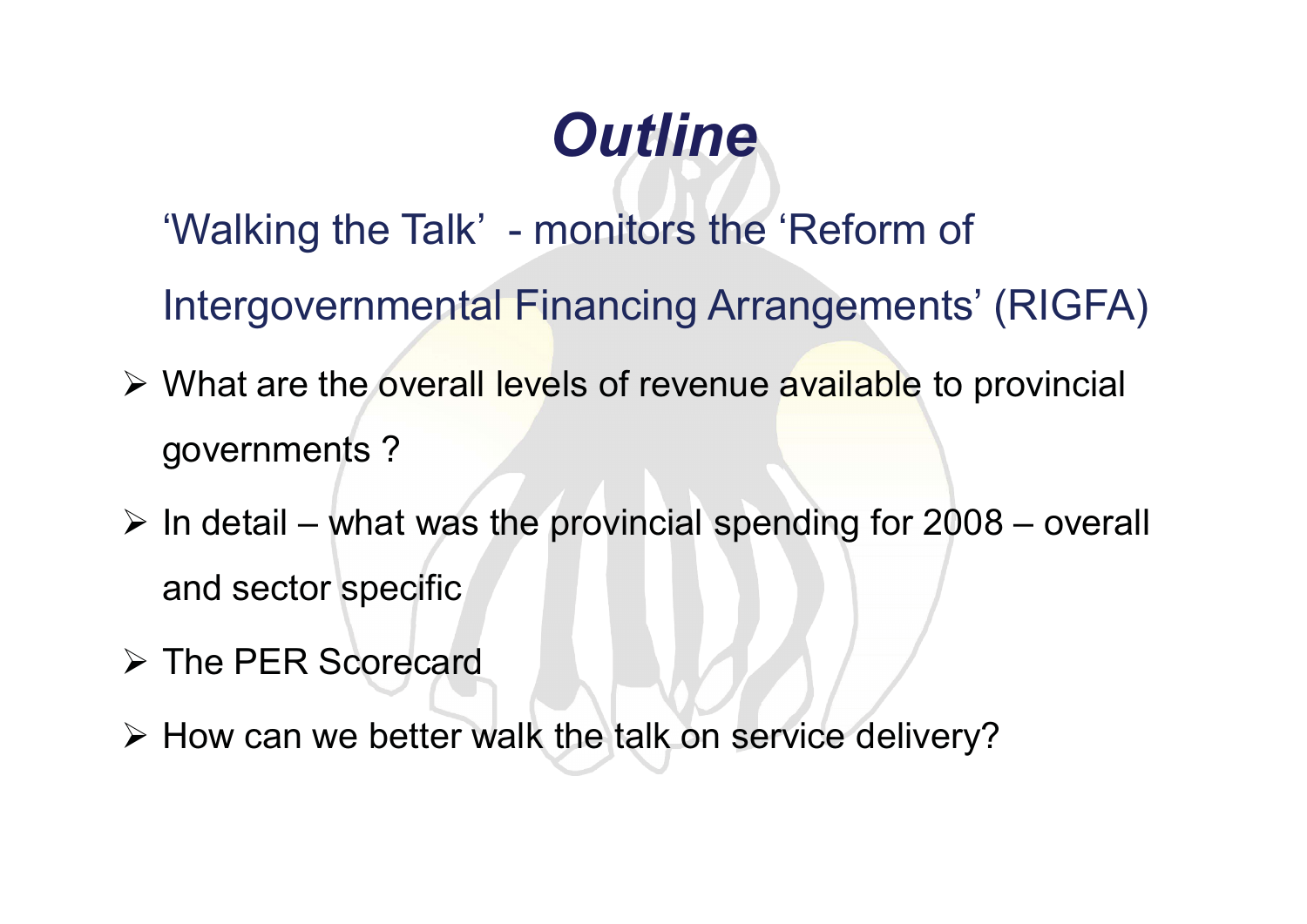#### > The implementation of RIGFA is seeing more money given to the provinces that need it most. We're closing the funding gap.



**≻** Now <u>it's time</u> to *walk the talk*, to use the extra money to re-institute the delivery of key services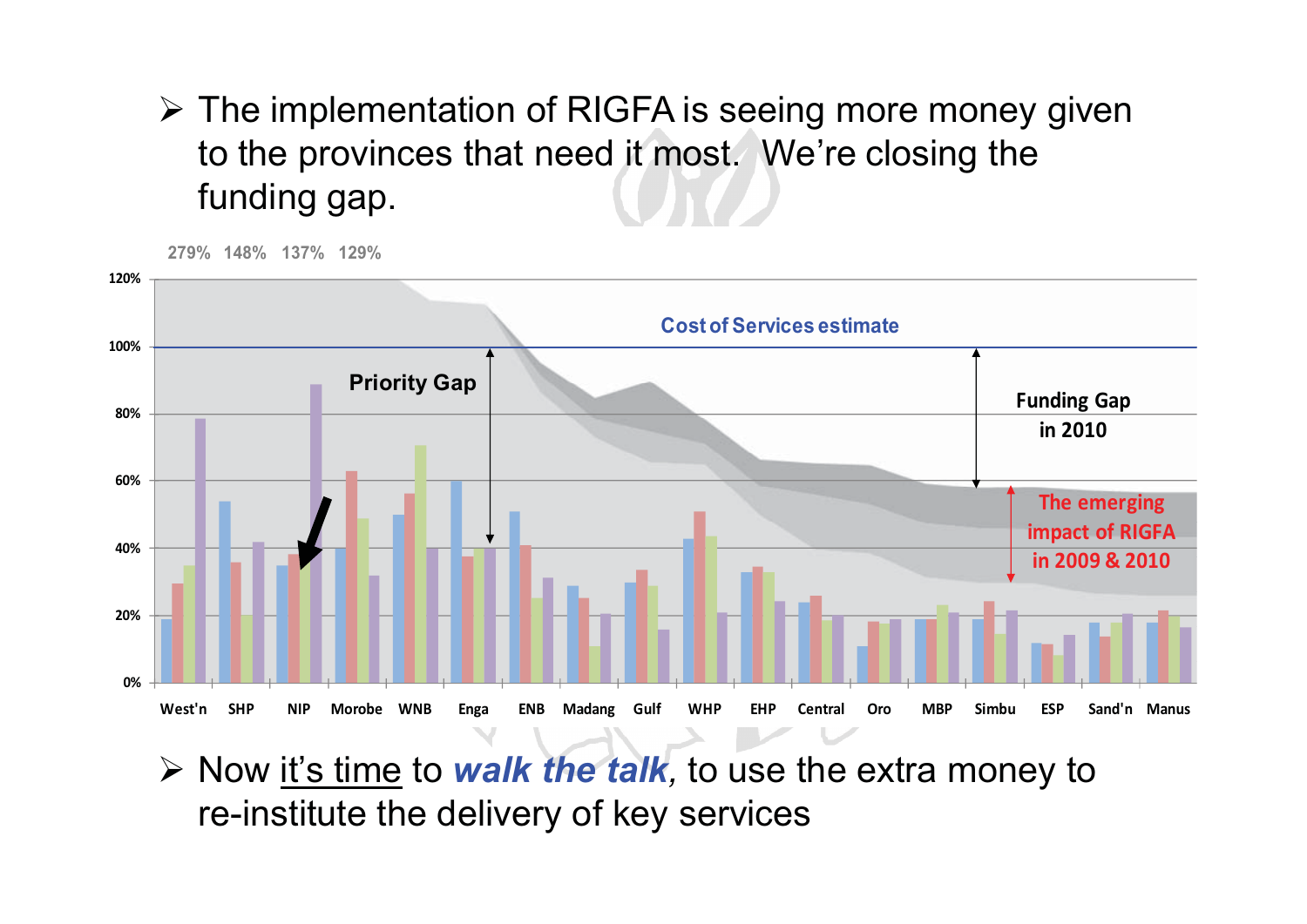#### *Overall revenue movements*

- $\bullet$ Overall (available) revenues have increased between 2005 - 2008
- •From K280m…K344m…K356m…**K377m**

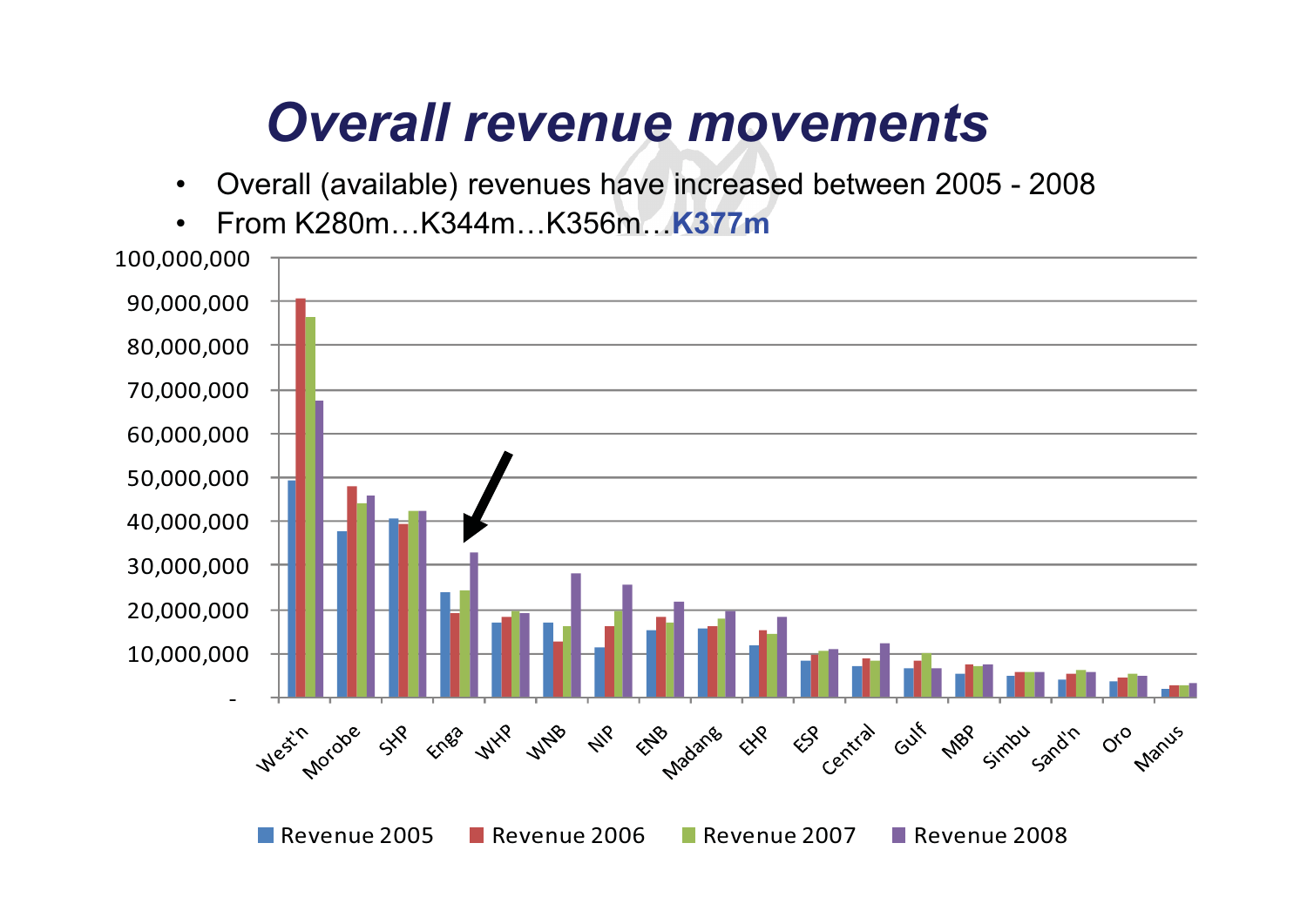# *Spending Performance*

We have seen the revenue *increases, but where did the provinces spend it?*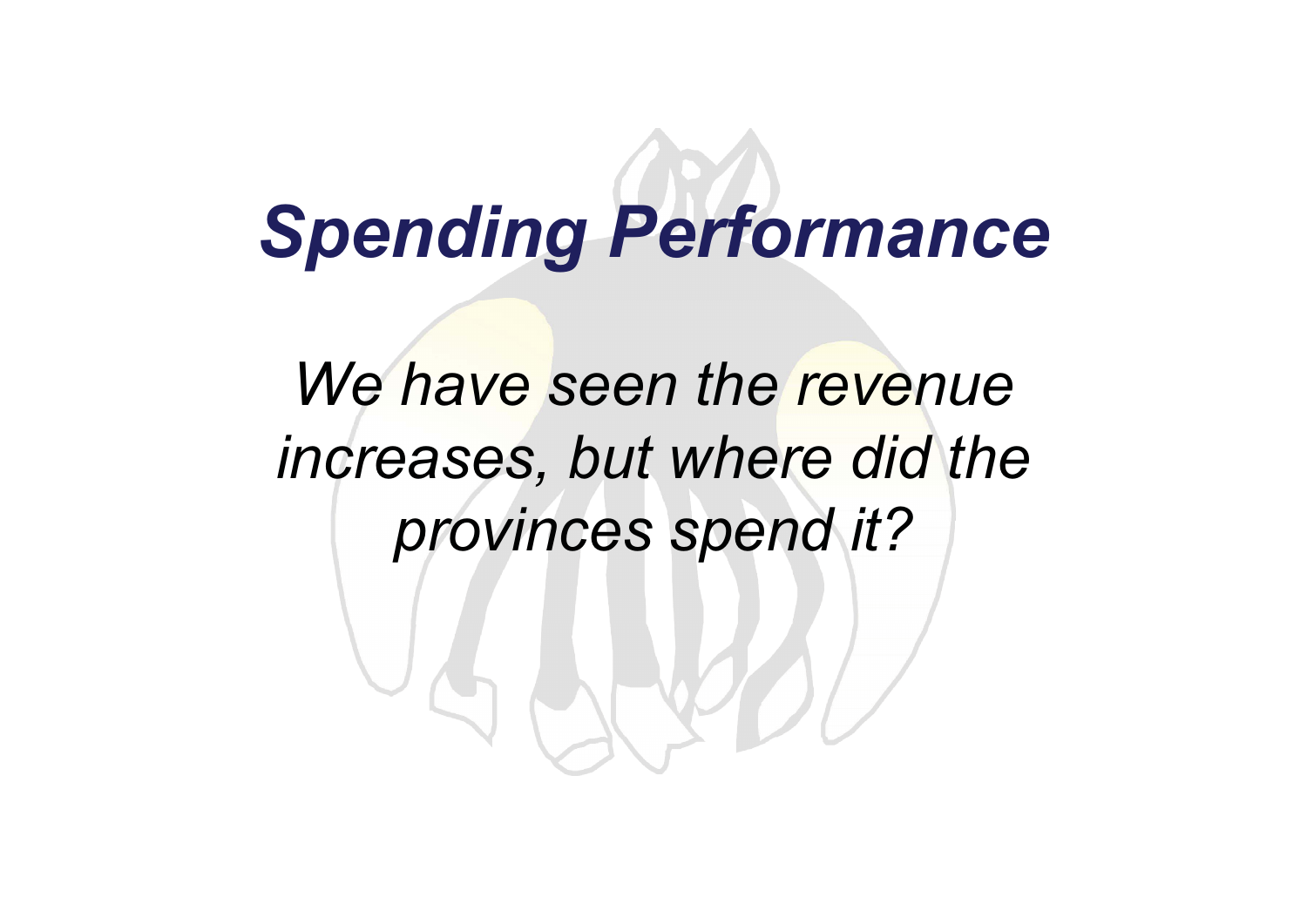## *Who is spending more?*

• We can see that the increased spending in 2008 is mainly by the six higher funded provinces and from their internal revenue (graph includes; recurrent goods & services, PE & capital & projects)



Grants Internal Revenue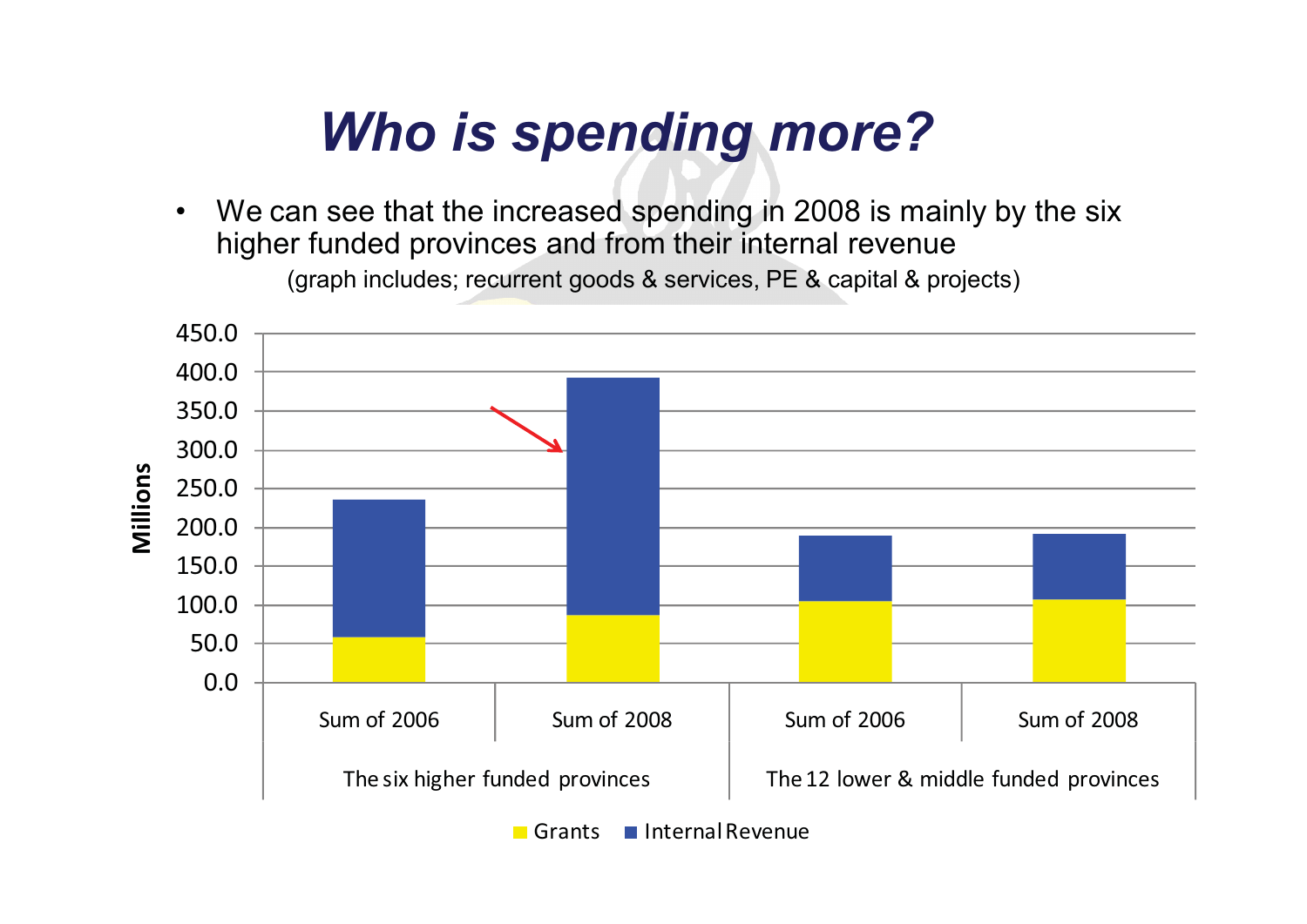## *Spending trends in large sectors*

- •Going up: health, agriculture, education & administration
- •Steady: village courts
- •Going down: infrastructure maintenance

(recurrent goods & services spending only)



2005 2006 2007 2008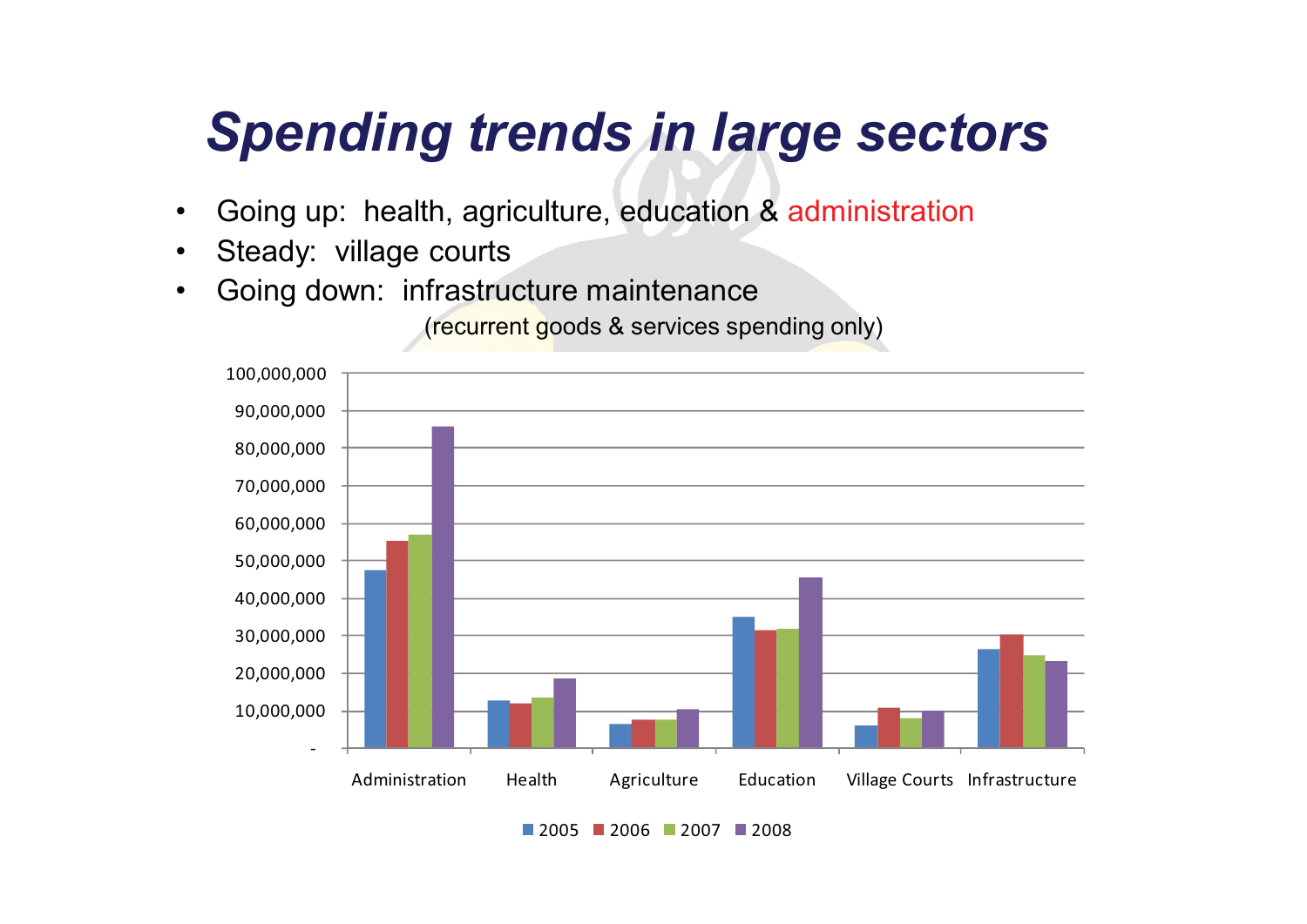#### *All MTDS sectors combined*

- $\bullet$  MTDS spending on recurrent goods & services has increased. From K85m…K92m…K86m…**K104m**
- $\bullet$ Big increases: Western & New Ireland
- •Declining trends: Western Highlands

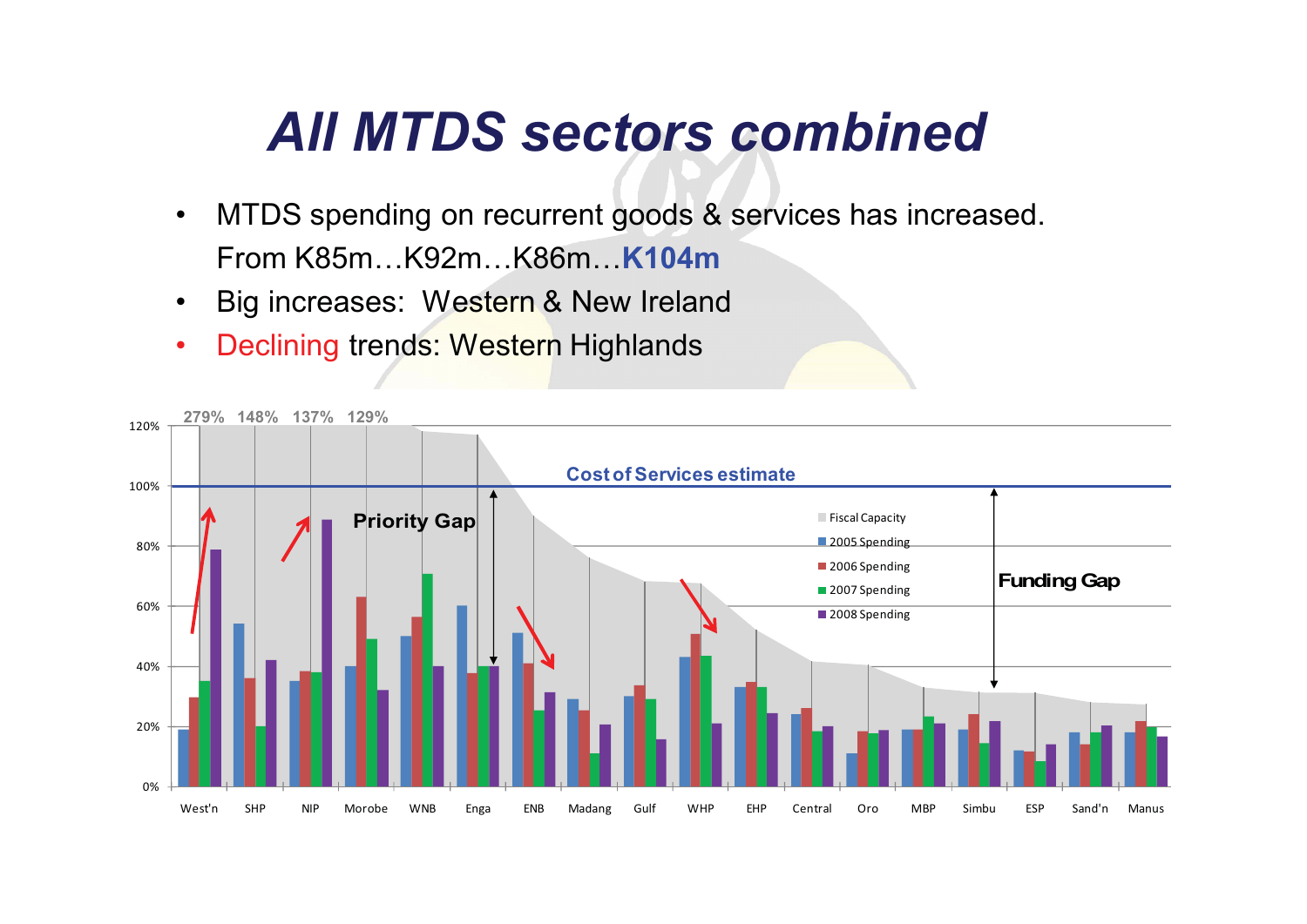#### *Are provinces prioritising expenditure according to MTDS sectors ?*

- Education expenditure is strong
- Agriculture improving
- Infrastructure expenditure is a low in all provinces,
- Health spending is poor in higher/medium groups
- lower funded provinces are better at spending on MTDS priorities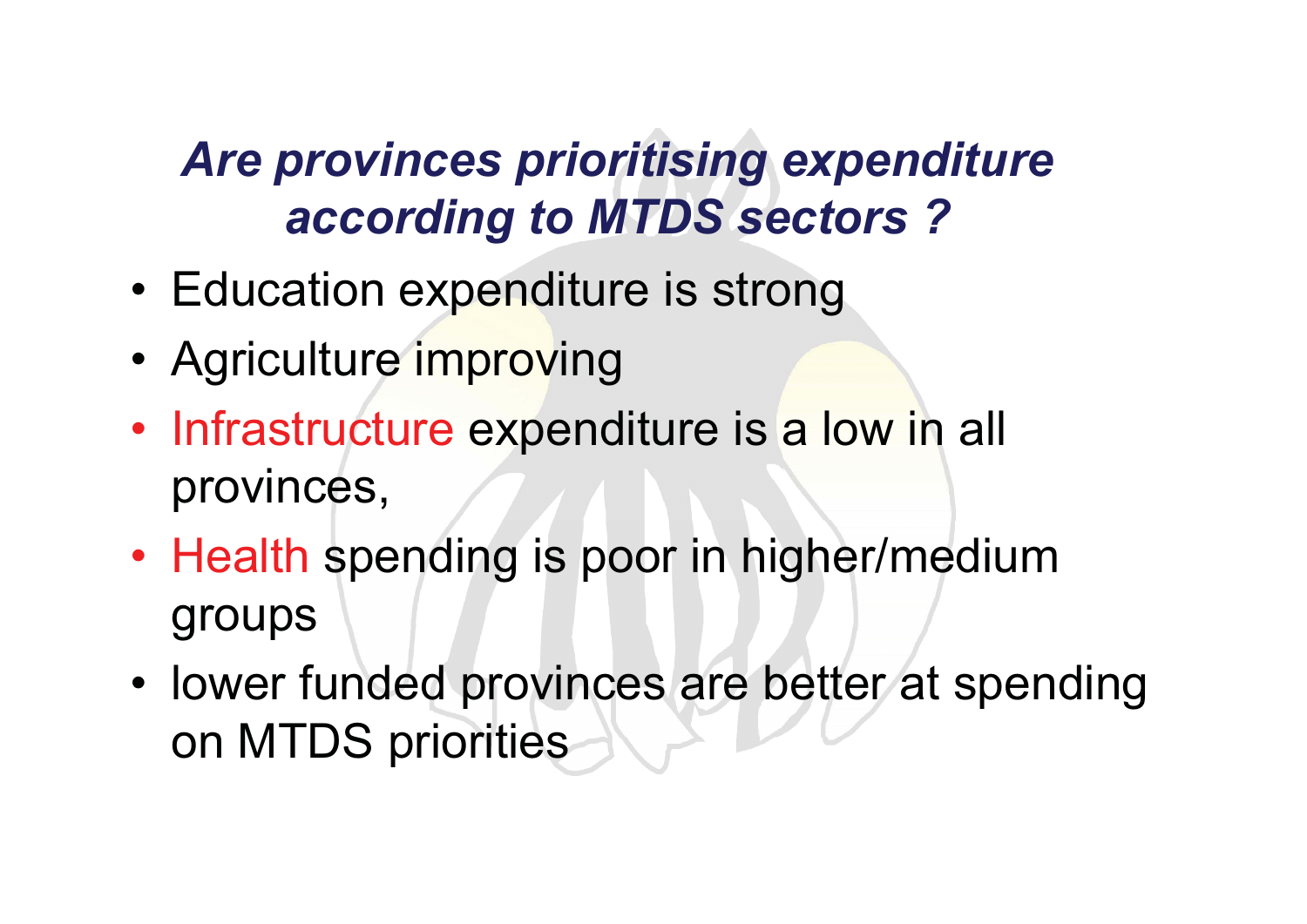## *Education spending trend*

- •Education is a strong priority in Western & New Ireland in 2008
- •Some concerning declines – WNB & WHP
- •Change in level of support in Enga

(recurrent goods & services spending only)

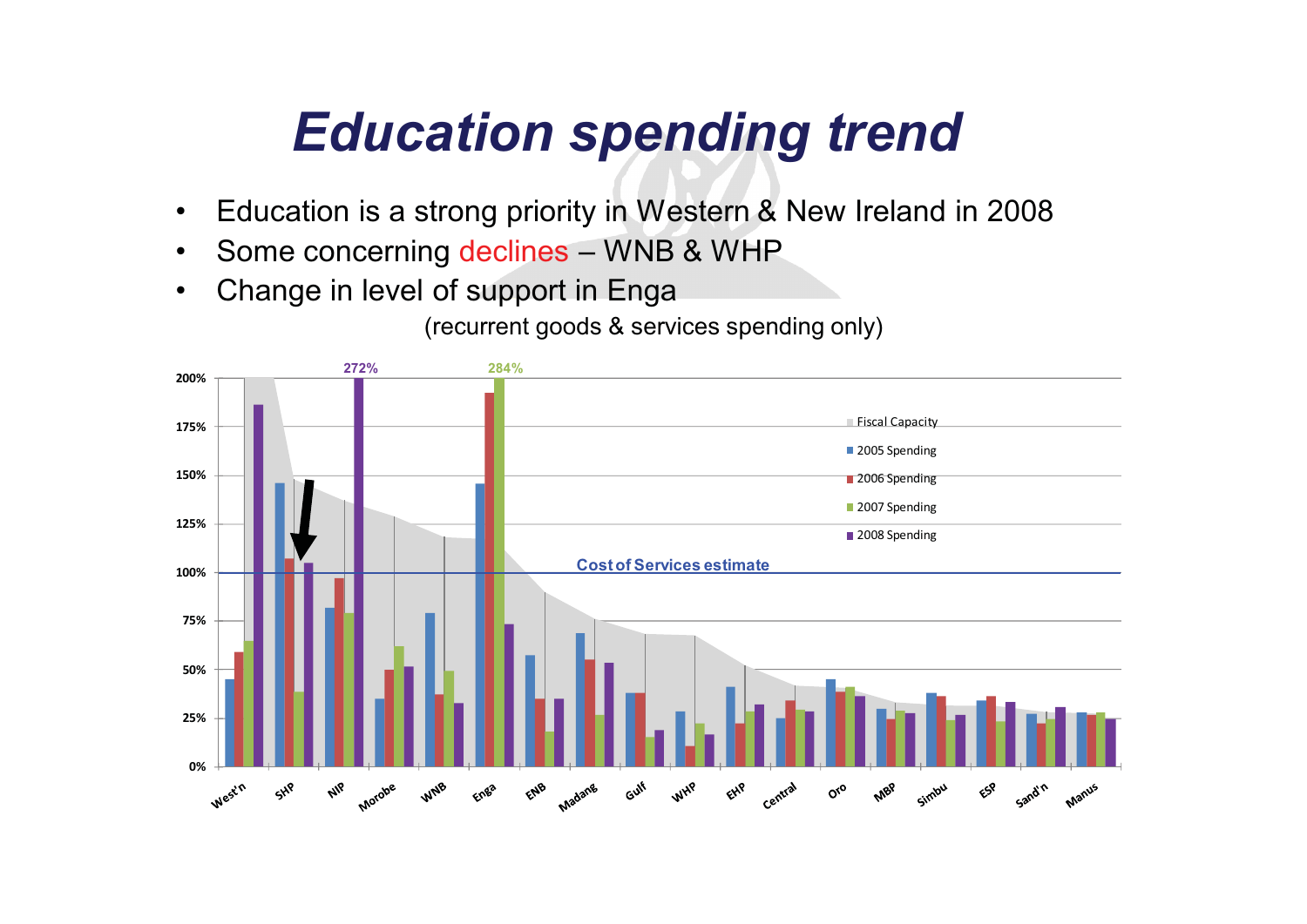#### *Health spending trend*

- •Still low – some progress – 21%...19%...21%...**25%**
- $\bullet$ The increased function grant has contributed largely to the increase.

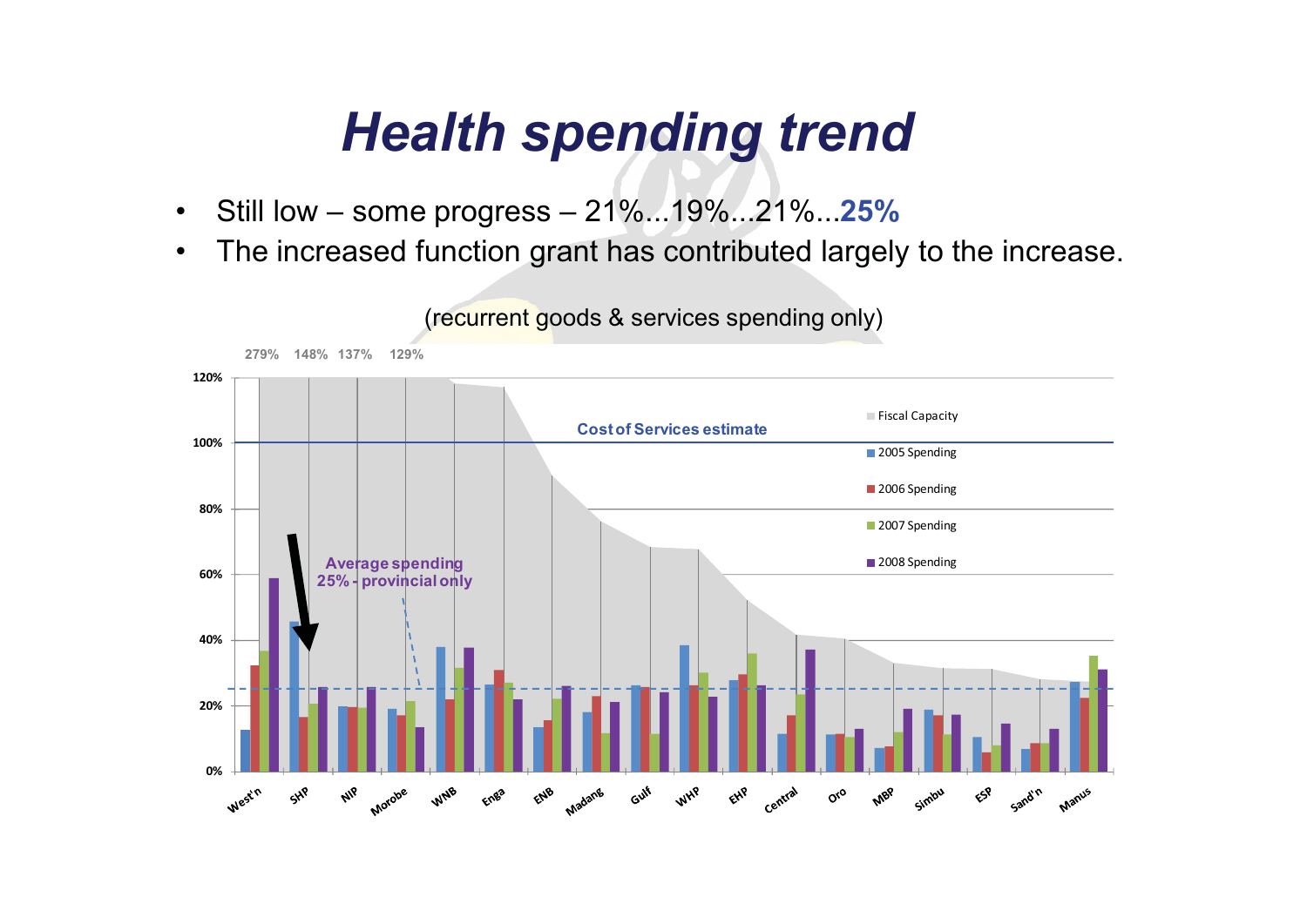## *Recurrent HSIP spending in health*

- • HSIP is increasingly used as a mechanism by other donors (not just AusAID)
- •Major rise – K4.7m…K6m…K7m...**K14.5m**

(recurrent goods & services spending only)



2005 2006 2007 2008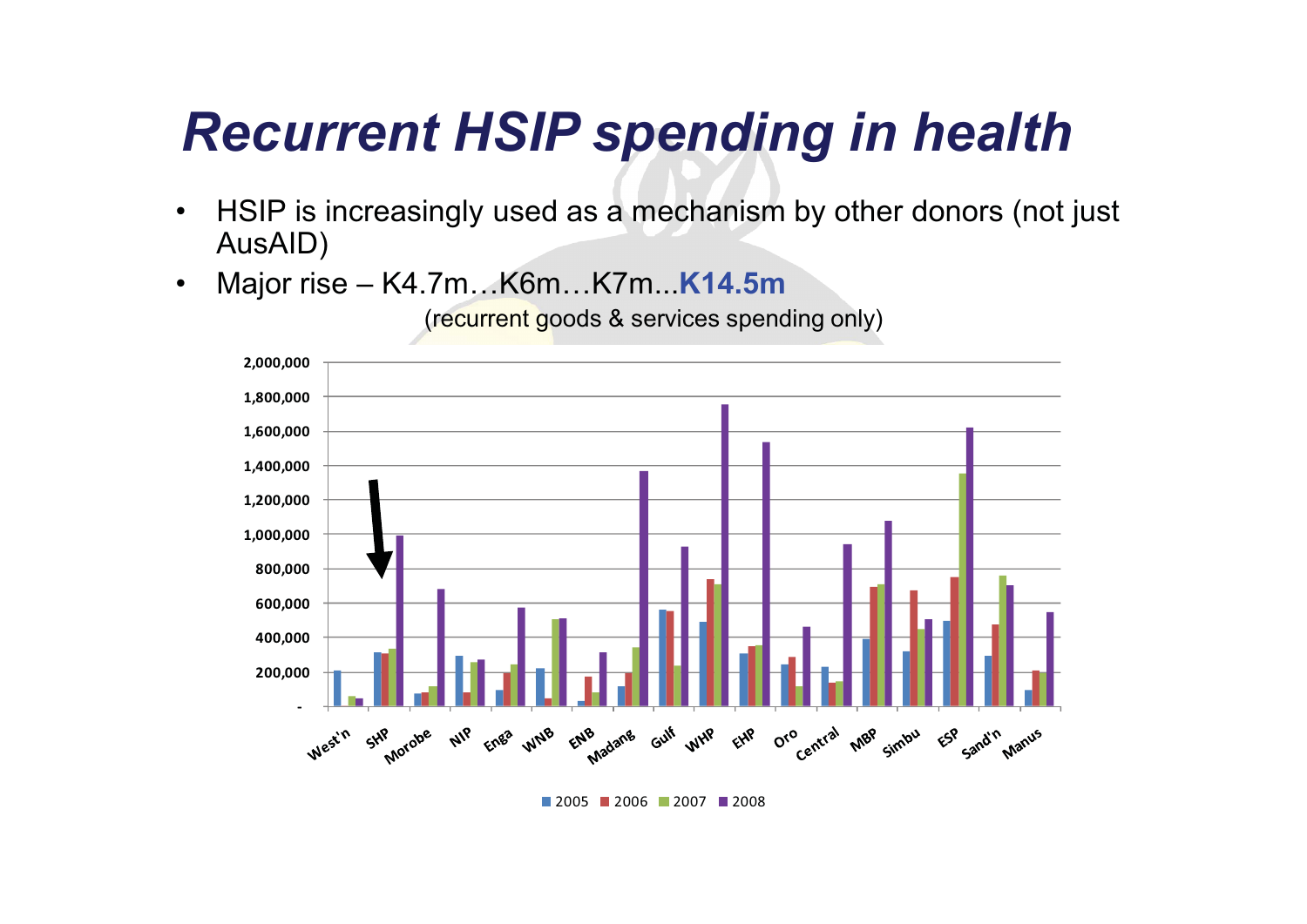## *Provincial health including HSIP*

- • We can see the very significant impact that HSIP funding/spending has on health spending performance levels in medium & lower funded provinces
- $\bullet$ Why do higher funded provinces still lag well behind?

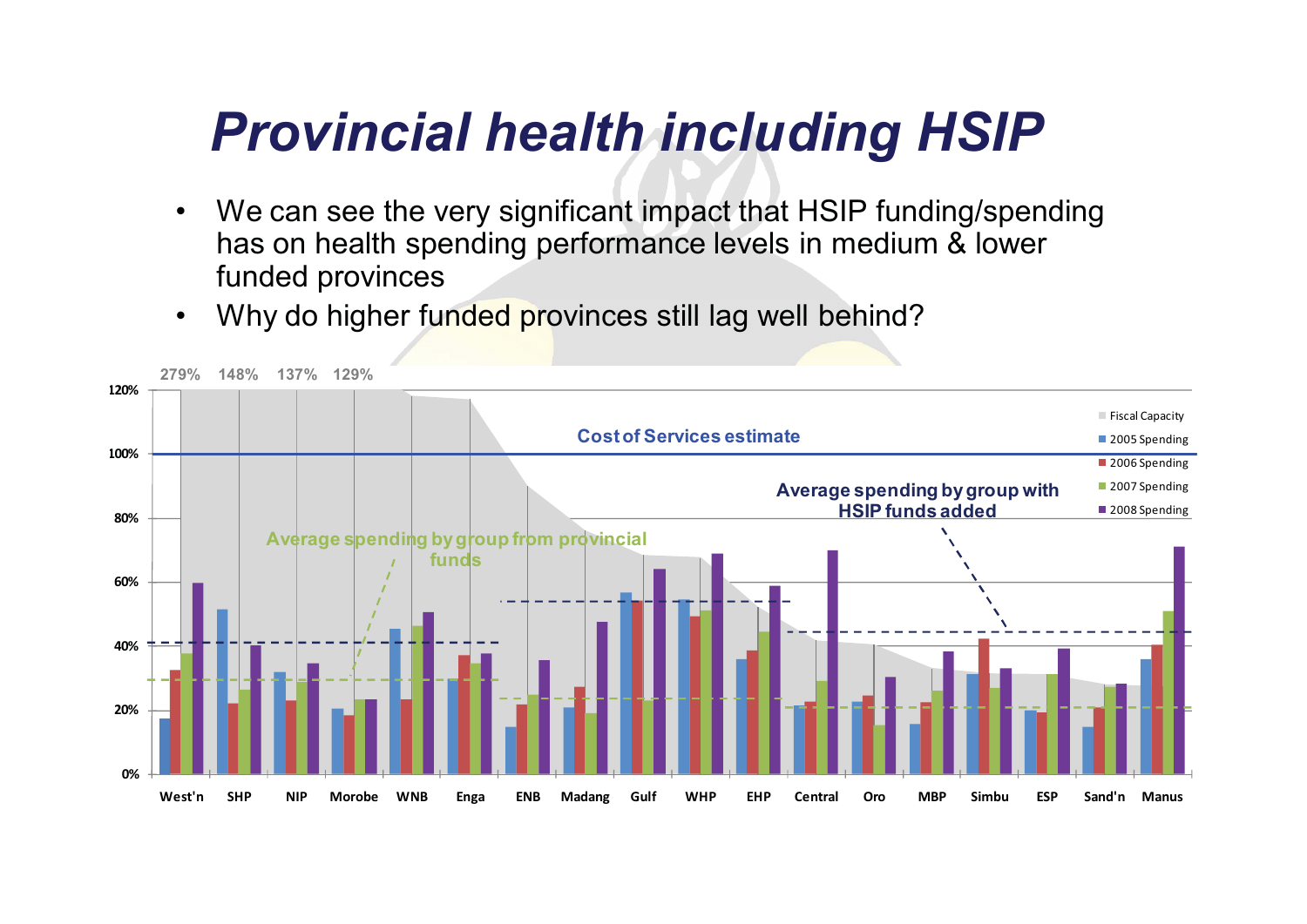#### *Transport Infrastructure spending trend*

Infrastructure

Low Low Low Low Low

Low

Low

 $(H)$ 

- •Spending that presents as 'recurrent' has declined slightly from... K26m…K30m…K24m…**K23m**
- •What will happen to our roads if we let them deteriorate?
- •However note the significance of capital in several provinces

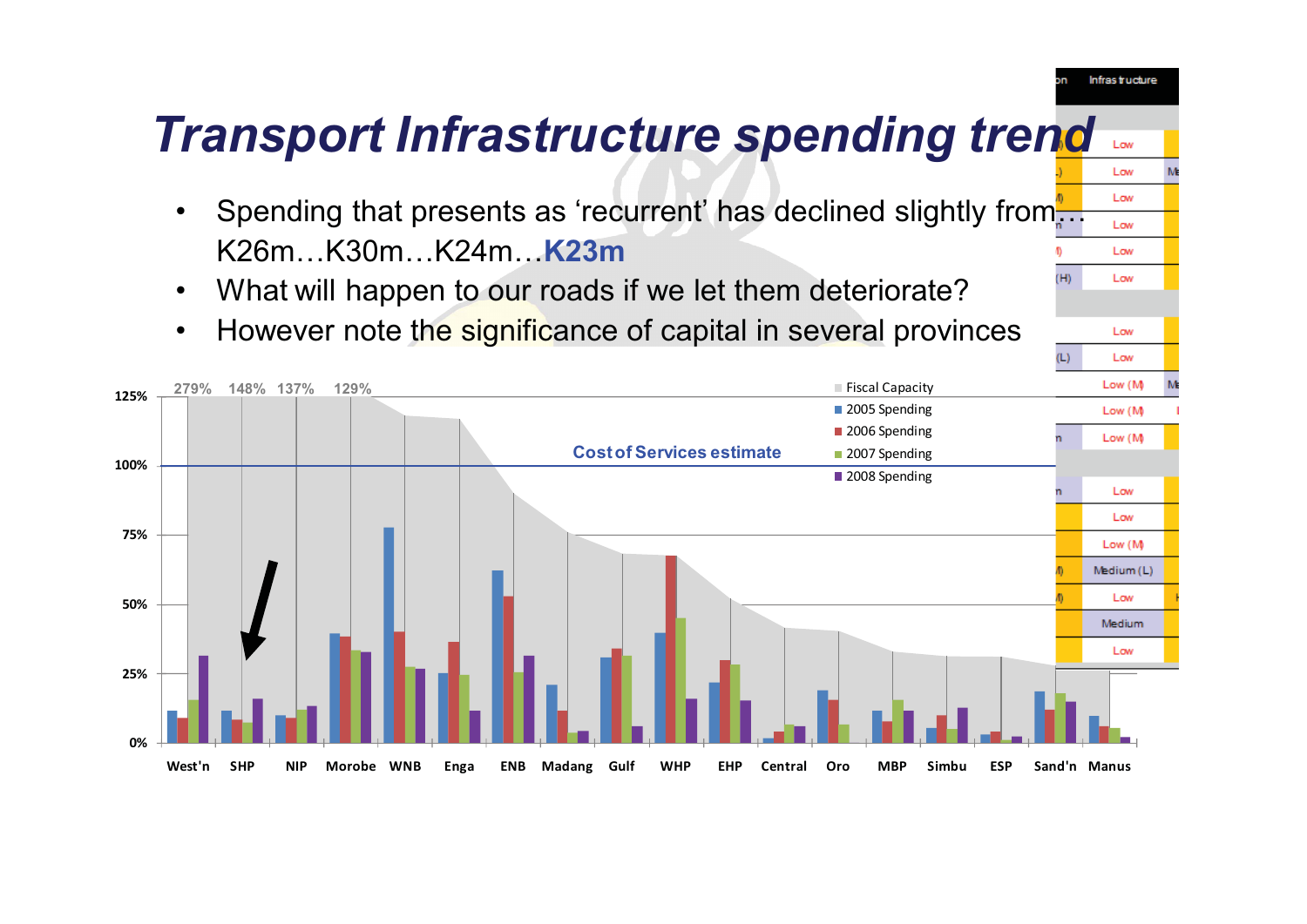## *Agriculture spending trend*

- •Agriculture spending is still low at **35%**
- • What extension work is now happening? There is little evidence of direct spending on outreach work.

(recurrent goods & services spending only)

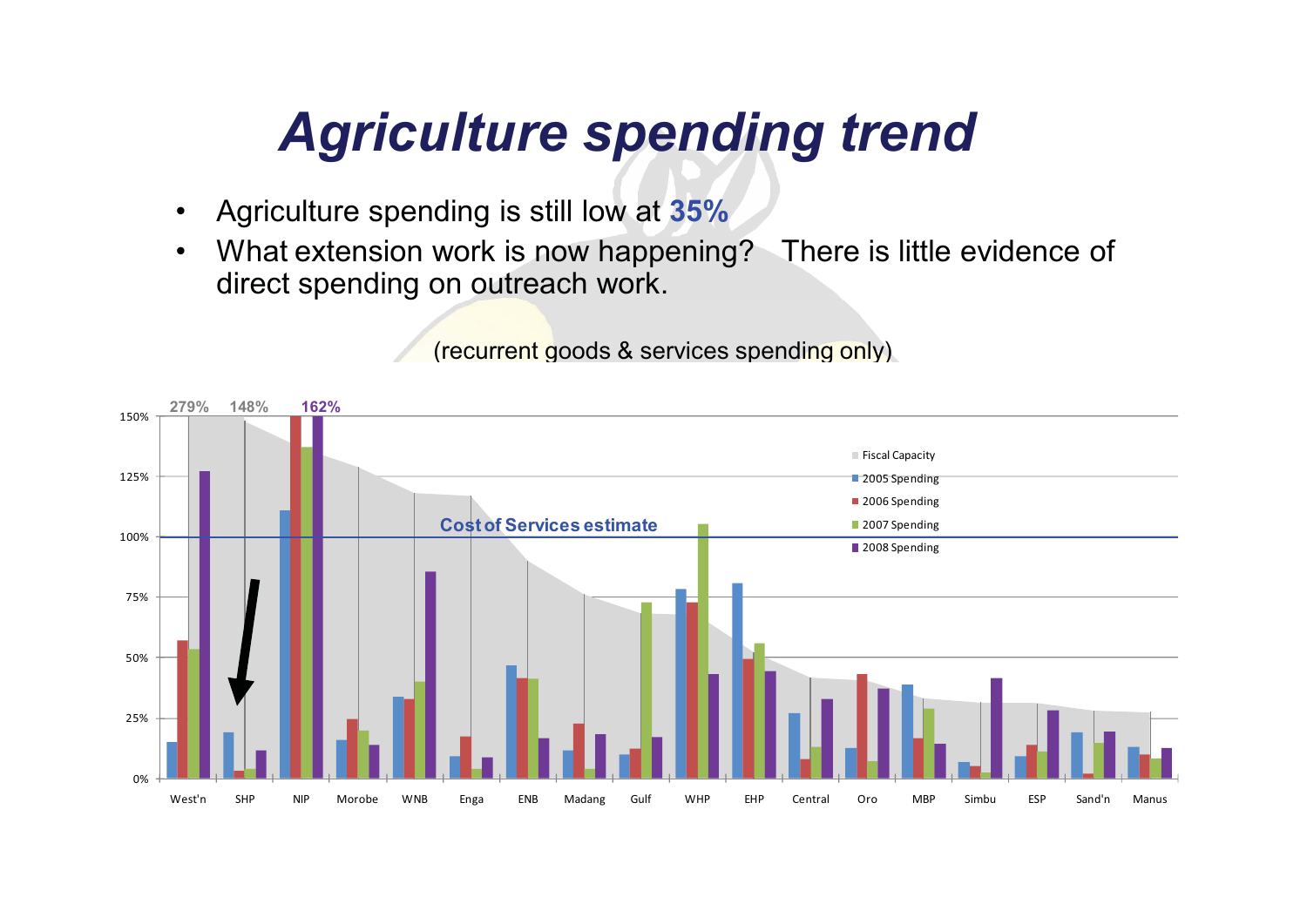#### *Administration spending trend*

- •A disturbing increase in 2008 from…K47m…K55m…K56m…**K85m**
- • However, 82% of the increased spending on administration was by the six higher funded provinces

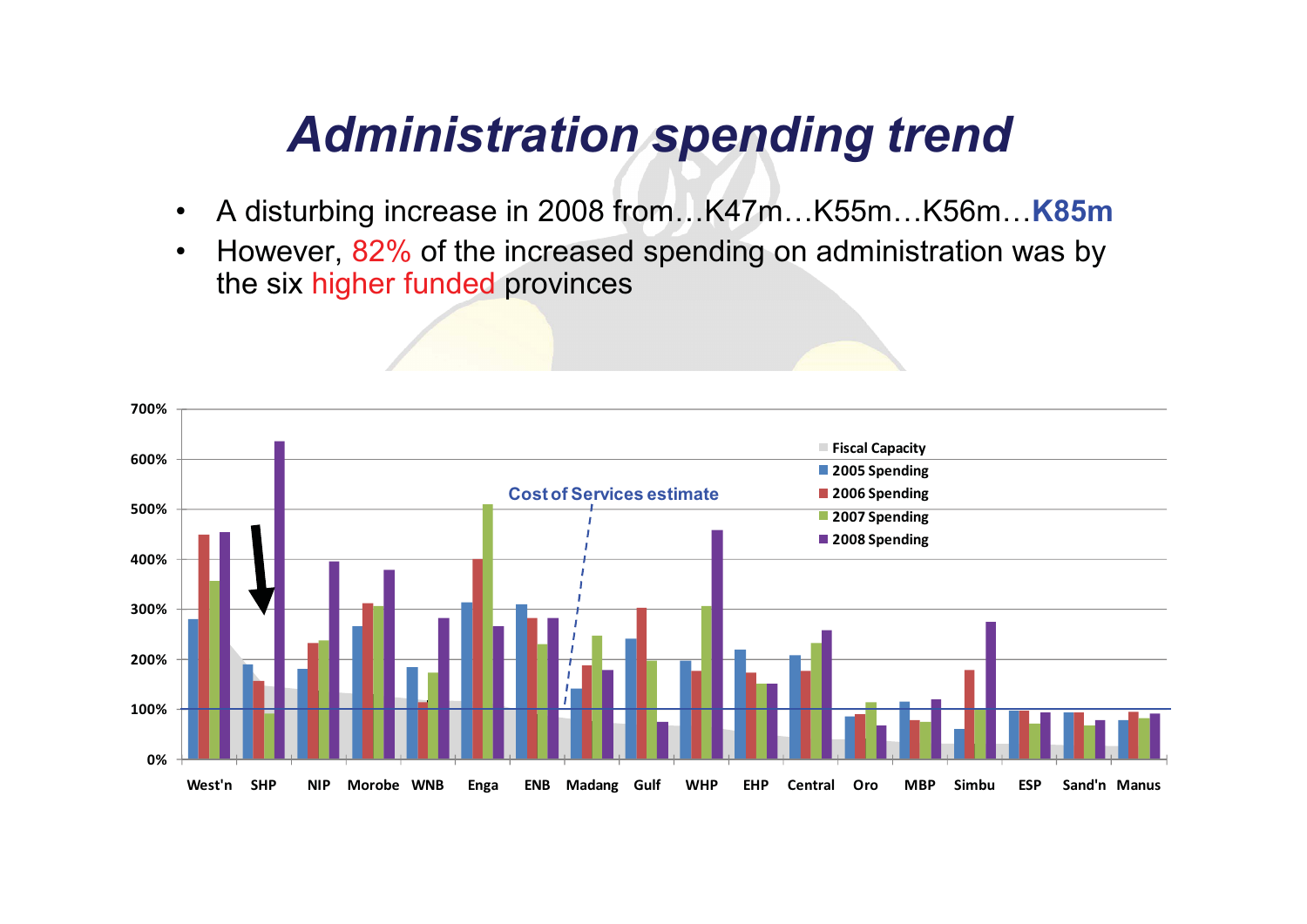#### *Consolidated spending under administration*

- $\bullet$  Some provinces pay 'consolidated' expenses like office rentals, utilities, motor vehicle costs that relate to other sectors under an administration vote
- $\bullet$ But this does not paint a significantly different picture of admin spending

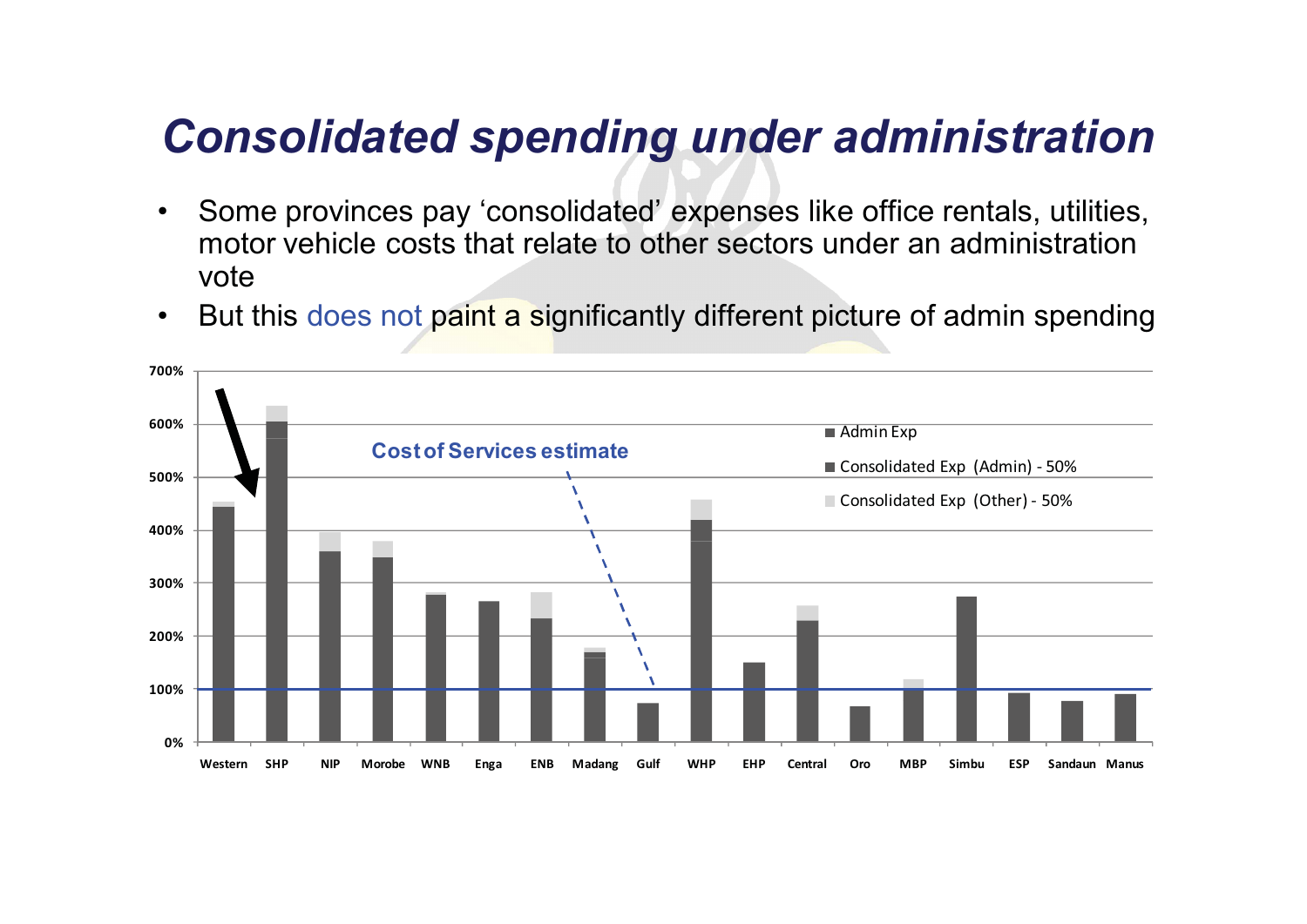#### **The PER Scorecard**

The scorecard is a set of financial indicators and is the first step in determining how well provinces are managing our resources.

Pages 41-2 focuses on priority sectors and shows how each province is doing relative to others.

These indicators are not absolutes – yet we must ask ourselves if we fare poorly in many/most of these tests can we really say we are supporting the delivery of basic services?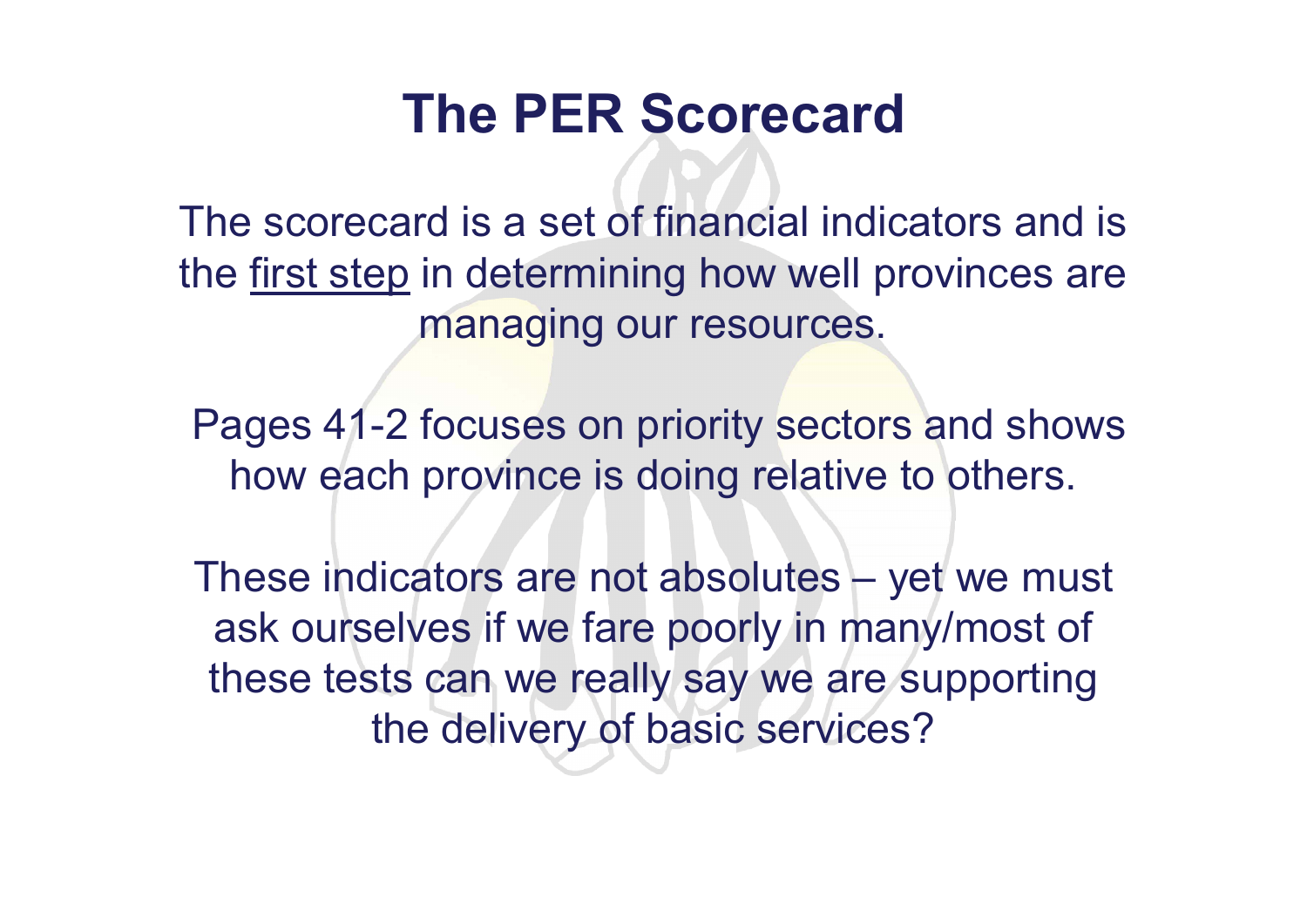#### Specifically the scorecard ranks provinces on the following:

- $\bullet$  Enough – are provinces allocating enough funding to basic services?
- Purpose do provinces spend on the purposes intended?
- Real priority do provinces allocate internal revenue to basic services?
- Equity do provinces share resources evenly across priority sectors?
- Timeliness do provinces spend in a timely manner?
- Utilisation do provinces spend all/most of the funding during the year?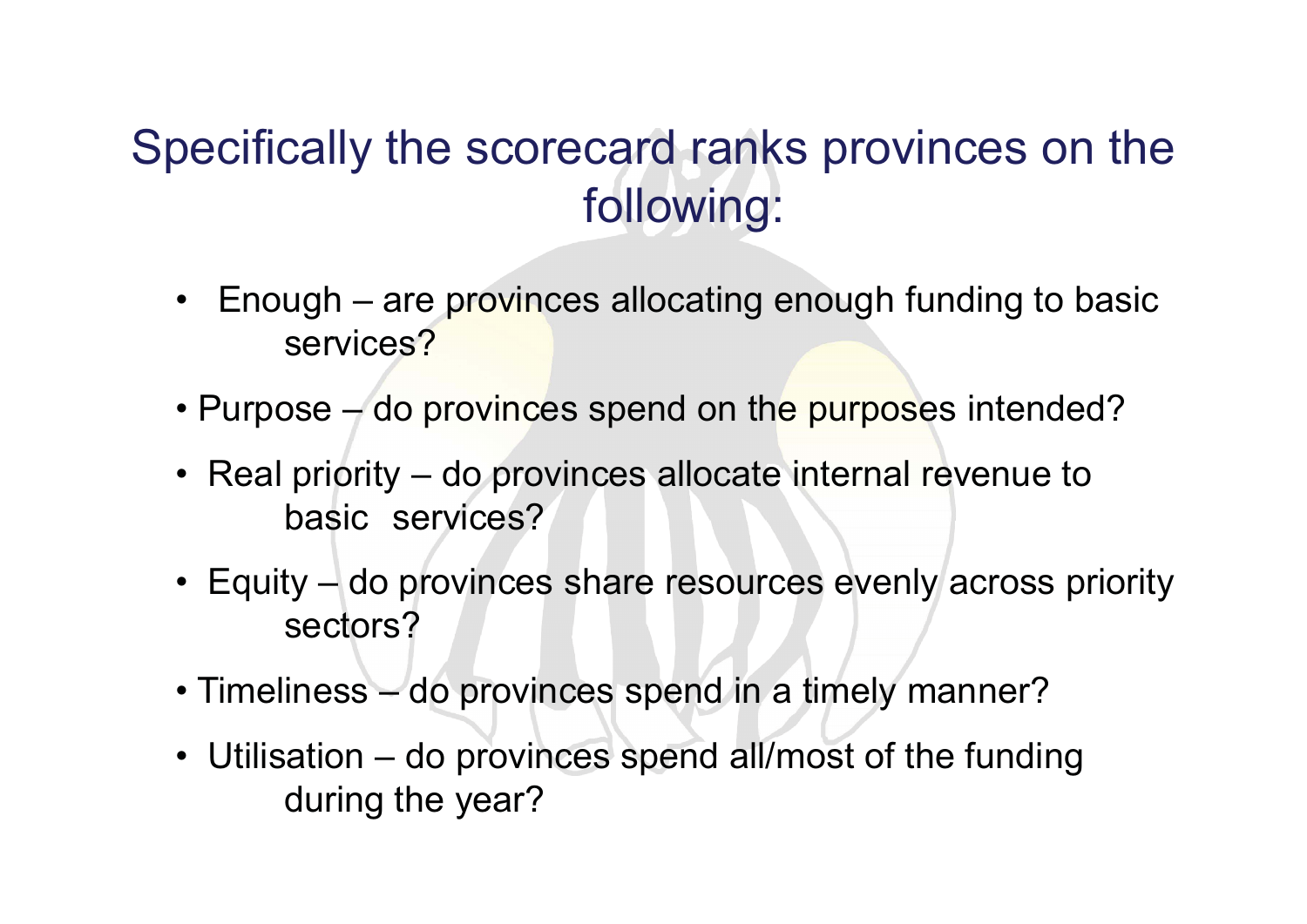#### *Spending performance over all*

- $\bullet$  The movements in 2008 are mainly positive - higher spending on MTDS sectors (apart from infrastructure)
- $\bullet$  The health average has moved into the medium band (still at the low end but an improvement nonetheless)

|                                                     |      | <b>Health</b> | <b>Education</b> | <b>Infrastructure</b><br>maintenance | Agriculture   | <b>Village Court</b><br><b>Allowances</b> | <b>Village Court</b><br><b>Function Grant</b> |
|-----------------------------------------------------|------|---------------|------------------|--------------------------------------|---------------|-------------------------------------------|-----------------------------------------------|
| <b>Average Spending</b><br><b>Performance Level</b> | 2008 | <b>Medium</b> | <b>Medium</b>    | Low                                  | <b>Medium</b> | <b>High</b>                               | <b>High</b>                                   |
|                                                     | 2007 | Low           | <b>Medium</b>    | Low                                  | Medium        | High                                      | High                                          |
|                                                     | 2006 | LOW           | <b>Medium</b>    | Low                                  | Medium        | High                                      | introduced 2007                               |
|                                                     | 2005 | LOW           | High             | Medium                               | Medium        | High                                      | n/a                                           |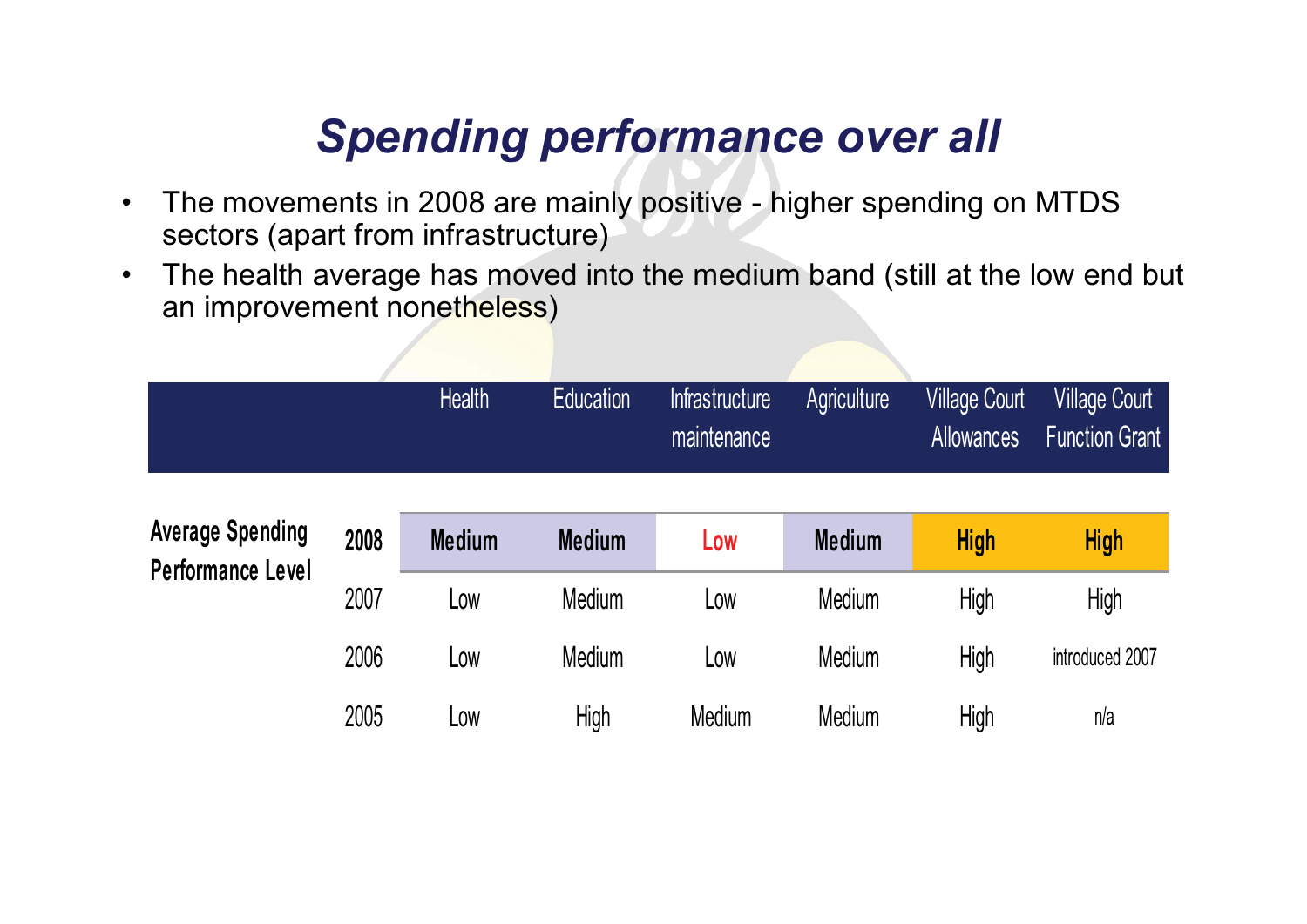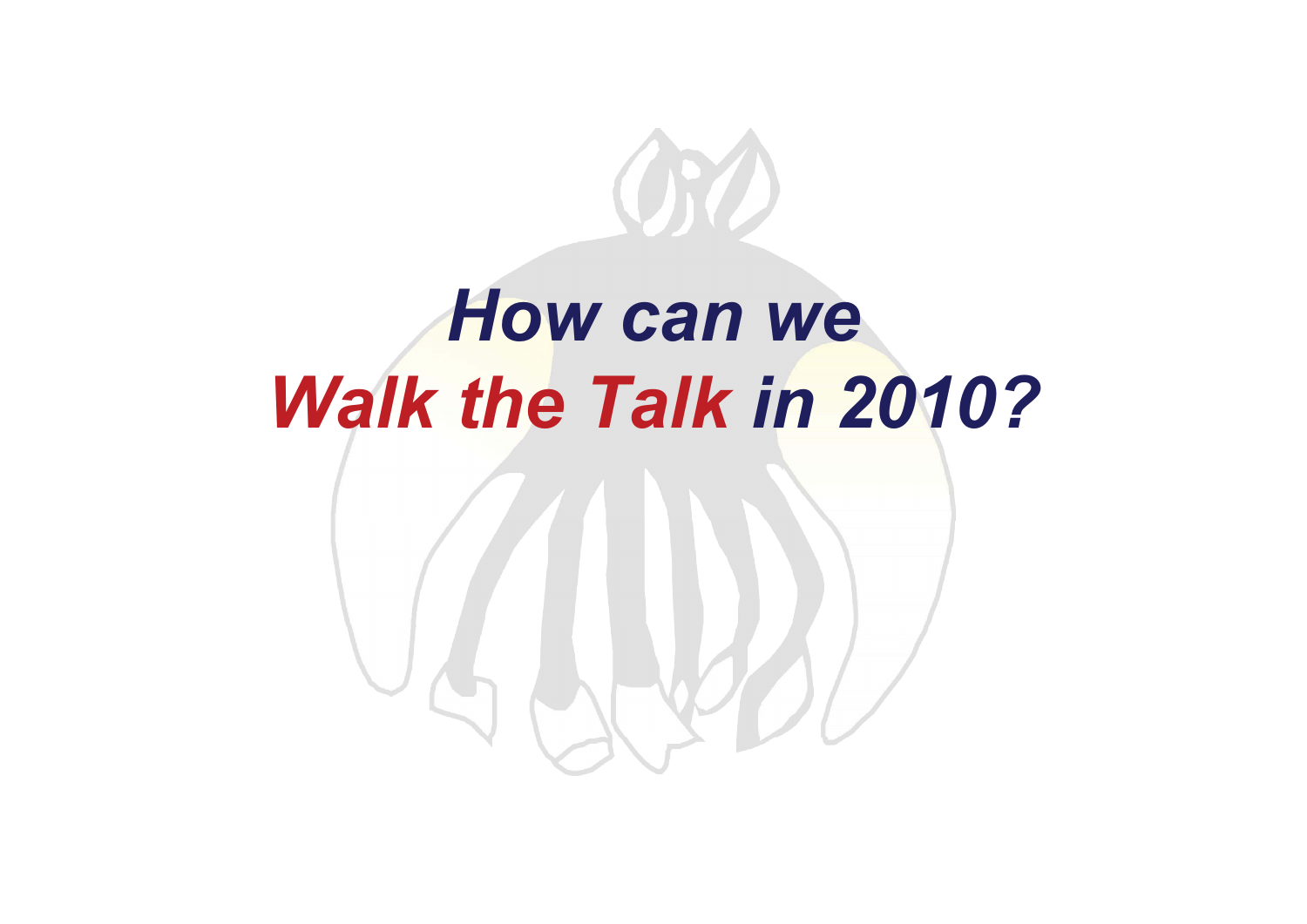## *Walking the Talk*

- 1. Increase the amount we budget on recurrent goods and services in MTDS sectors – particularly health and infrastructure
- 2. Ensure that the minimum priority areas are adequately (better) funded in the next budget and that you can monitor and report the results
- 3. We need to consider whether we are fairly allocating our funding across sectors. For instance, are we funding education very well yet funding health very poorly? Remember the prioritisation table.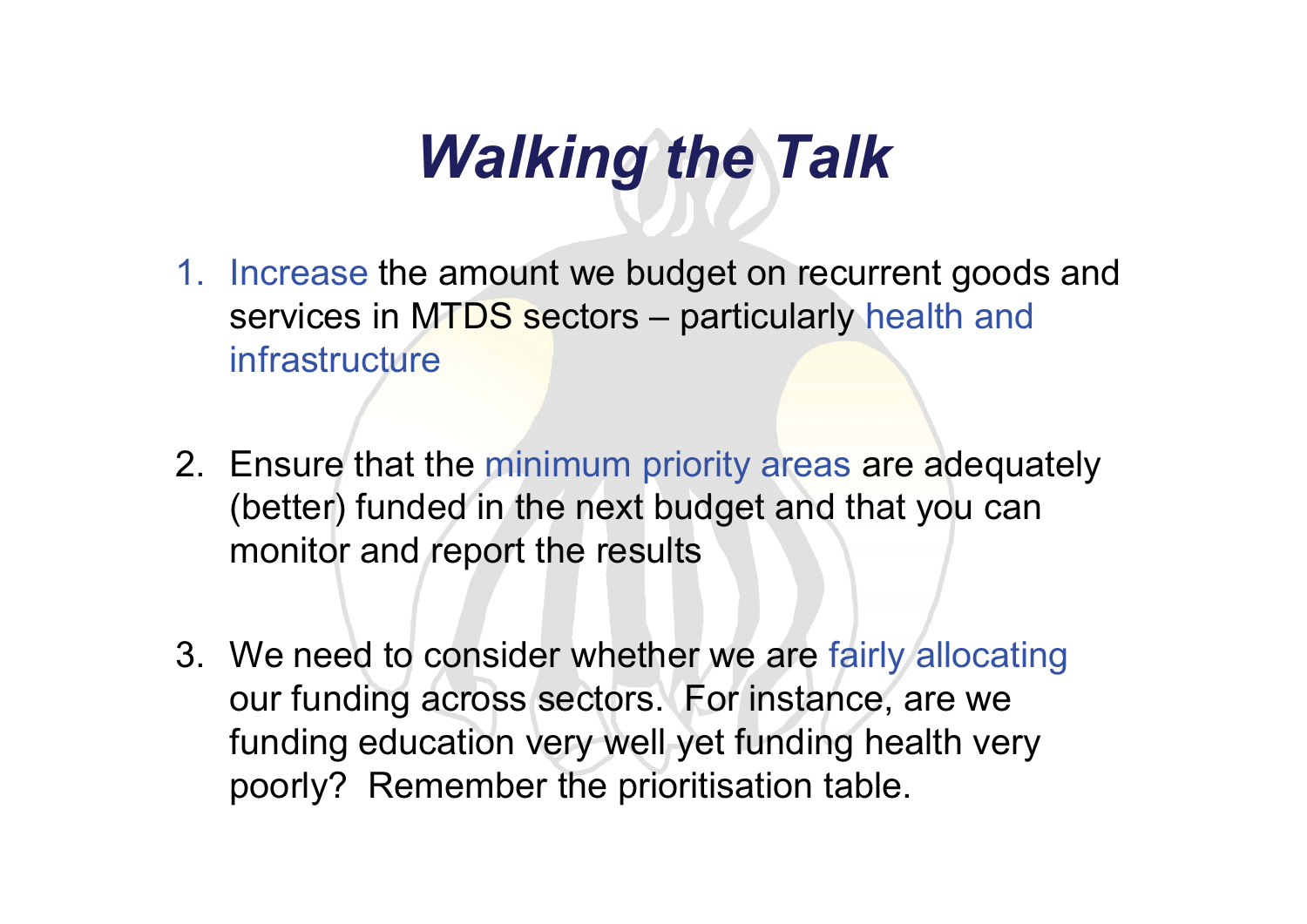# *Walking the Talk*

- 4. Reduce administration spending
- 5. Reduce poor budget/spending practices such as large votes for; arrears, *multipurpose* expenditure, & other poorly described votes usually under item 135
- 6. Think of the implications of capital spending a new elementary school or health clinic will require additional operational funding every year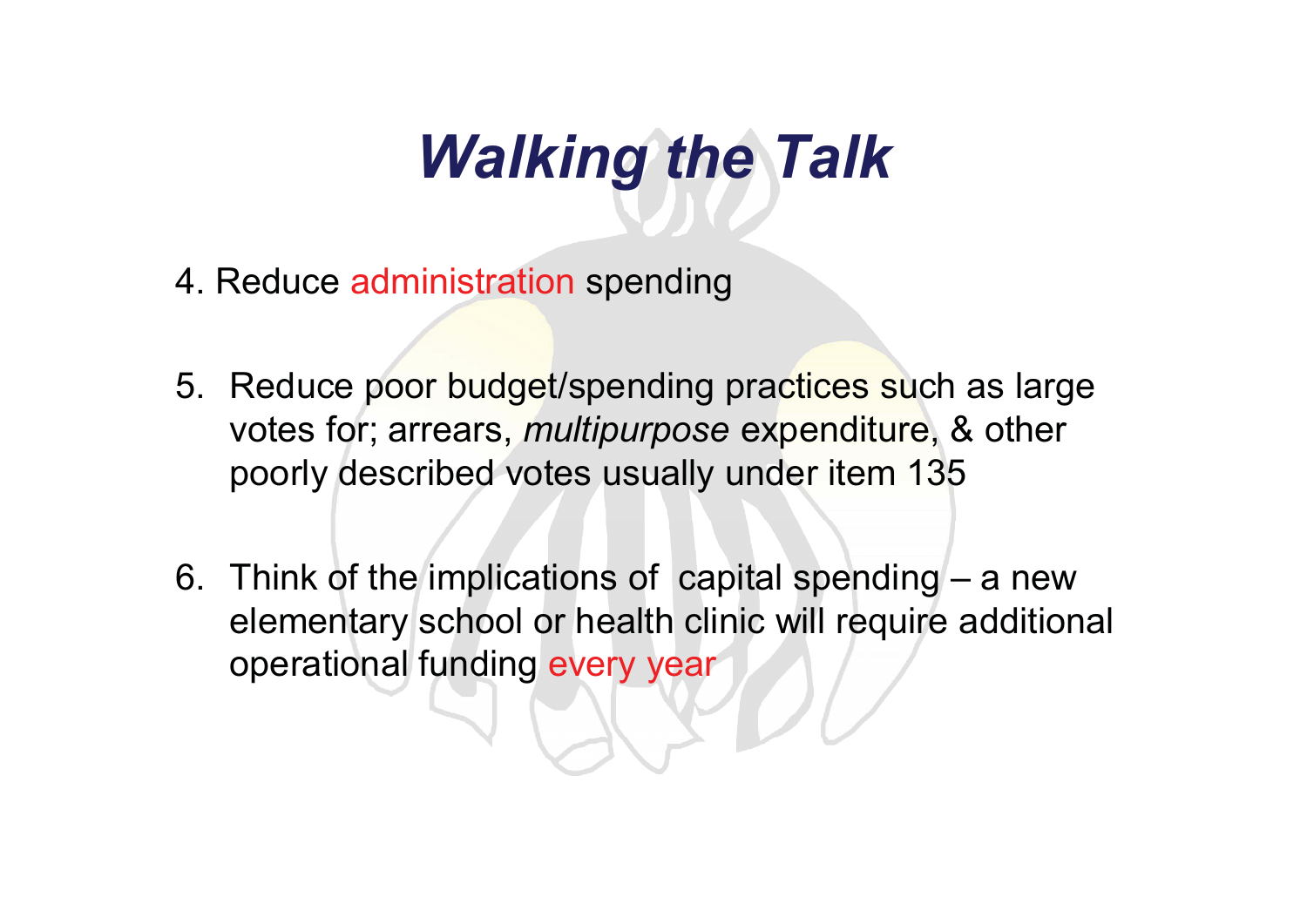## *We're on the right track - the good news*

Let's conclude by reminding ourselves of the good news:

- > We are seeing positive trends.
- > RIGFA is making an impact, lower funded provinces are receiving more funding and spending more in MTDS priority sectors. Under RIGFA this will continue – we are *closing the funding gap.*
- ▶ Spending on agriculture and health has improved since 2005. Although there is still a long way to go.
- **≻** Some higher funded provinces have significantly increased their spending on MTDS priority sectors.